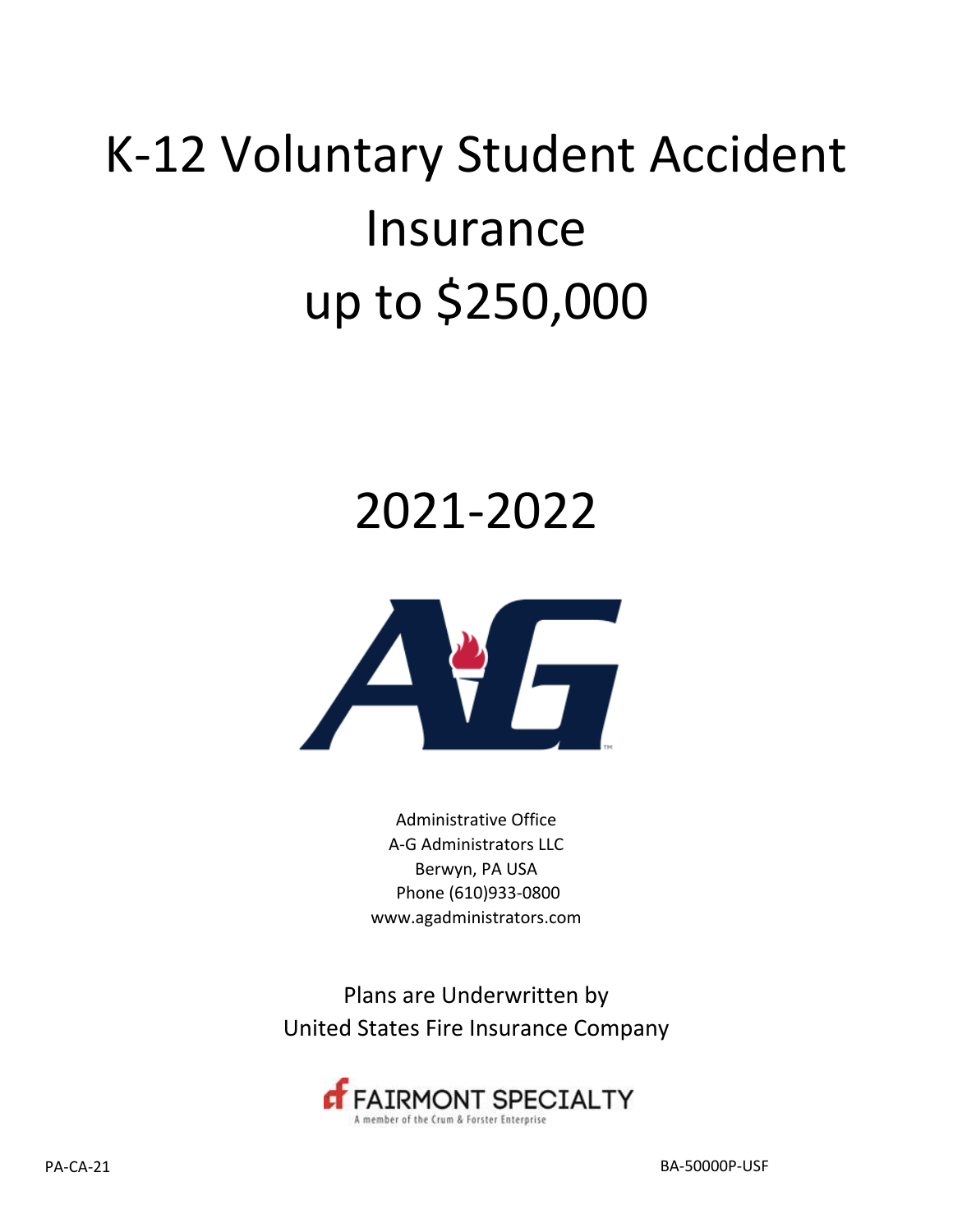## *K‐12 Accident Insurance*

#### **Unexpected Accidents Can Happen**

This brochure explains how you can help guard against certain unexpected events. Our plans are designed to help supplement any insurance you have by satisfying deductibles or co‐insurance requirements, or limiting the possible financial impacts of an injury if you have no other insurance. Remember that the more active your child is, the more valuable this coverage can be.

## *Choose Your Coverage Plan*

**24 Hour Coverage (Accident Only)** – This plan provides around the clock coverage to your child 24 Hours a day, while he or she is in school, at home or away. Coverage is provided from the effective date of the insured student's coverage for which premium has been received by A‐G to the opening of the next school term. **Includes all interscholastic sports excluding senior high football.** (\$150.00)

**School Time Coverage (Accident Only)** – This plan provides coverage to your child while he or she is on school premises, during school hours/days, attending school sponsored and supervised activities including travel directly without interruption between the student's residence and school/activity with transportation furnished by the school. Coverage is provided from the effective date of the insured student's coverage for which premium has been received by A‐G to the end of the regular school term. **Includes all interscholastic sports excluding senior high football.** (\$70.00)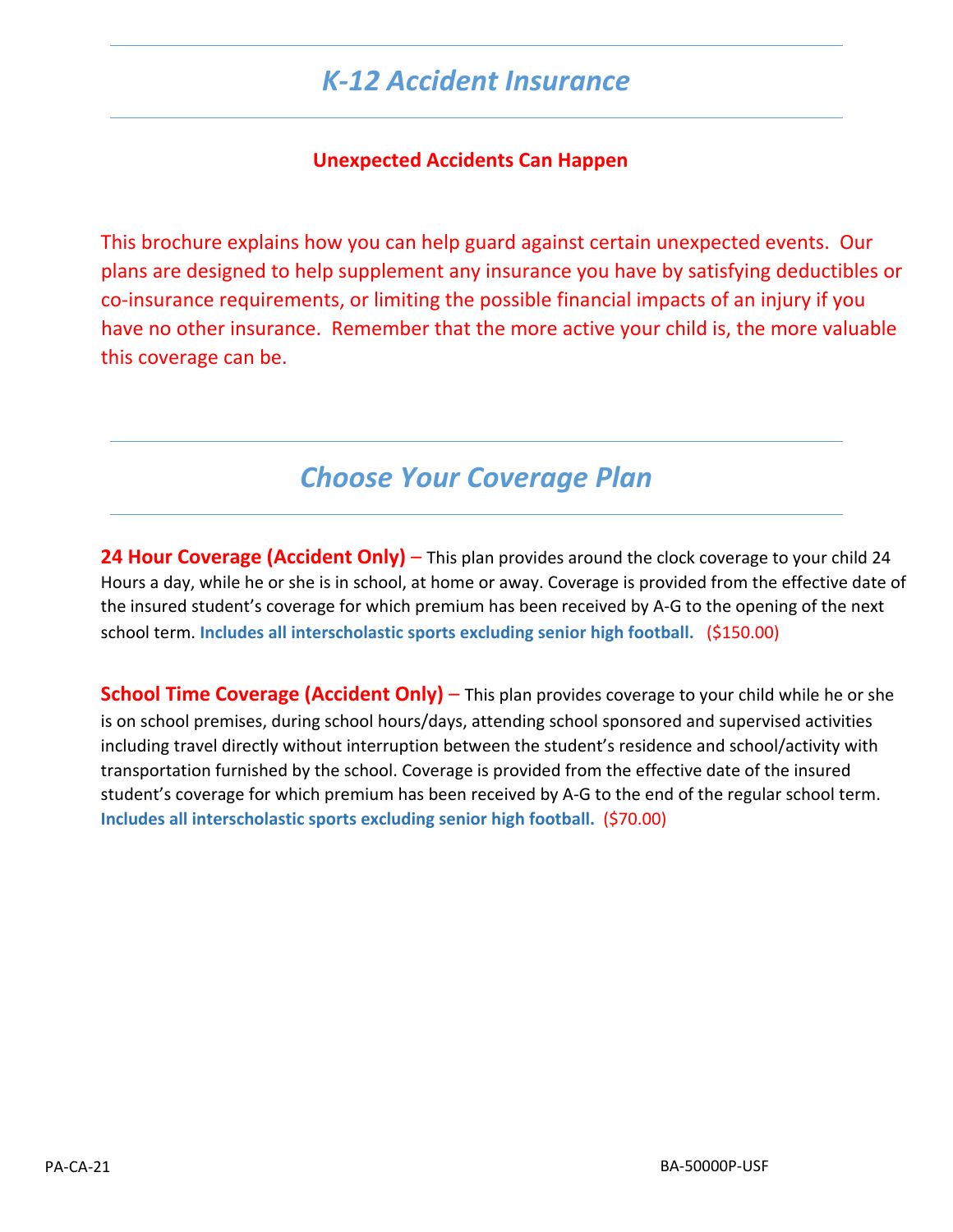## *Description of Benefits*

| <b>Benefit</b>                                                                                                                                               | 24 Hour<br><b>Coverage/School Time</b><br>Coverage |
|--------------------------------------------------------------------------------------------------------------------------------------------------------------|----------------------------------------------------|
| Benefits provided for all enrolled students of the policyholder including interscholastic sports other than senior high football<br>for whom premium is paid |                                                    |
| <b>Maximum Benefit:</b>                                                                                                                                      | \$250,000                                          |
| Deductible:                                                                                                                                                  | \$0                                                |
| <b>Benefit Period:</b>                                                                                                                                       | 52 Weeks                                           |
| <b>Hospital Services</b>                                                                                                                                     |                                                    |
| Daily Room & Board: Semi Private Room                                                                                                                        | <b>100% UCR</b>                                    |
| Miscellaneous Hospital Services: During hospital confinement                                                                                                 | 100% UCR (not to exceed \$10,000)                  |
| Intensive Care: When confined to a Hospital Intensive Care Unit                                                                                              | <b>100% UCR</b>                                    |
| Emergency Room Charges: When hospital confinement is not required                                                                                            | \$500 Maximum                                      |
| Emergency Room Charges: If out-patient surgery is required, the maximum is                                                                                   |                                                    |
| increased to (The benefits are payable in addition to the X-rays and surgeon's                                                                               | \$2,500 Maximum                                    |
| services shown below.)                                                                                                                                       |                                                    |
| <b>Physician Services</b>                                                                                                                                    |                                                    |
| Surgery: including pre and postoperative care                                                                                                                | 100% UCR                                           |
| Anesthesia:                                                                                                                                                  | 45% of the Surgery Benefit Paid                    |
| <b>Assistant Surgeon:</b>                                                                                                                                    | <b>100% UCR</b>                                    |
| Doctor's Visit: other than for Physiotherapy or similar treatment not payable in<br>addition to Surgery Benefit                                              | <b>100% UCR</b>                                    |
| Non-Surgical doctor's charges in the emergency room                                                                                                          | <b>100% UCR</b>                                    |
| <b>Second Surgical Opinion, Consultation and Specialists</b>                                                                                                 | <b>100% UCR</b>                                    |
| <b>Laboratory and X-Ray Services</b>                                                                                                                         |                                                    |
| (Other than Dental and including fee for interpretation and/or reading of X-rays.)*                                                                          | \$28 Unit Value                                    |
| Lab and X-Ray: (when no fracture is demonstrated)                                                                                                            | \$700 Maximum                                      |
| <b>Additional Services</b>                                                                                                                                   |                                                    |
| Physiotherapy or similar treatment: including Diatherm, Ultrasonic, Microtherm,                                                                              | \$60/Visit up to 12 Visits                         |
| Manipulation, Massage and Heat                                                                                                                               | Maximum of \$720                                   |
| <b>Registered Nurse:</b>                                                                                                                                     | <b>100% UCR</b>                                    |
| <b>Ambulance Transportation: (Ground Only)</b>                                                                                                               | <b>100% UCR</b>                                    |
| Orthopedic Appliances: When ordered by attending physician                                                                                                   | \$700 Maximum                                      |
| Out-Patient Drugs and Medication: Administered in Doctor's office or by<br>prescription                                                                      | <b>100% UCR</b>                                    |
| Dental (including X-rays): For treatment, repair or replacement                                                                                              |                                                    |
| of each injured tooth which was sound and natural at the time of injury                                                                                      | \$300 per tooth                                    |
| Eyeglasses, Contact Lenses: Replacement of broken glasses and/or frames,                                                                                     |                                                    |
| contact lenses, resulting from a covered injury                                                                                                              | <b>100% UCR</b>                                    |
|                                                                                                                                                              |                                                    |
| <b>Accidental Death Benefit</b>                                                                                                                              | \$2,500                                            |
| <b>Accidental Dismemberment, Loss of Sight</b>                                                                                                               | \$20,000                                           |
| In accordance with the 1974 Revised California Relative Values Studies, 5 <sup>th</sup> Addition, using a conversation factor<br>$\ast$                      |                                                    |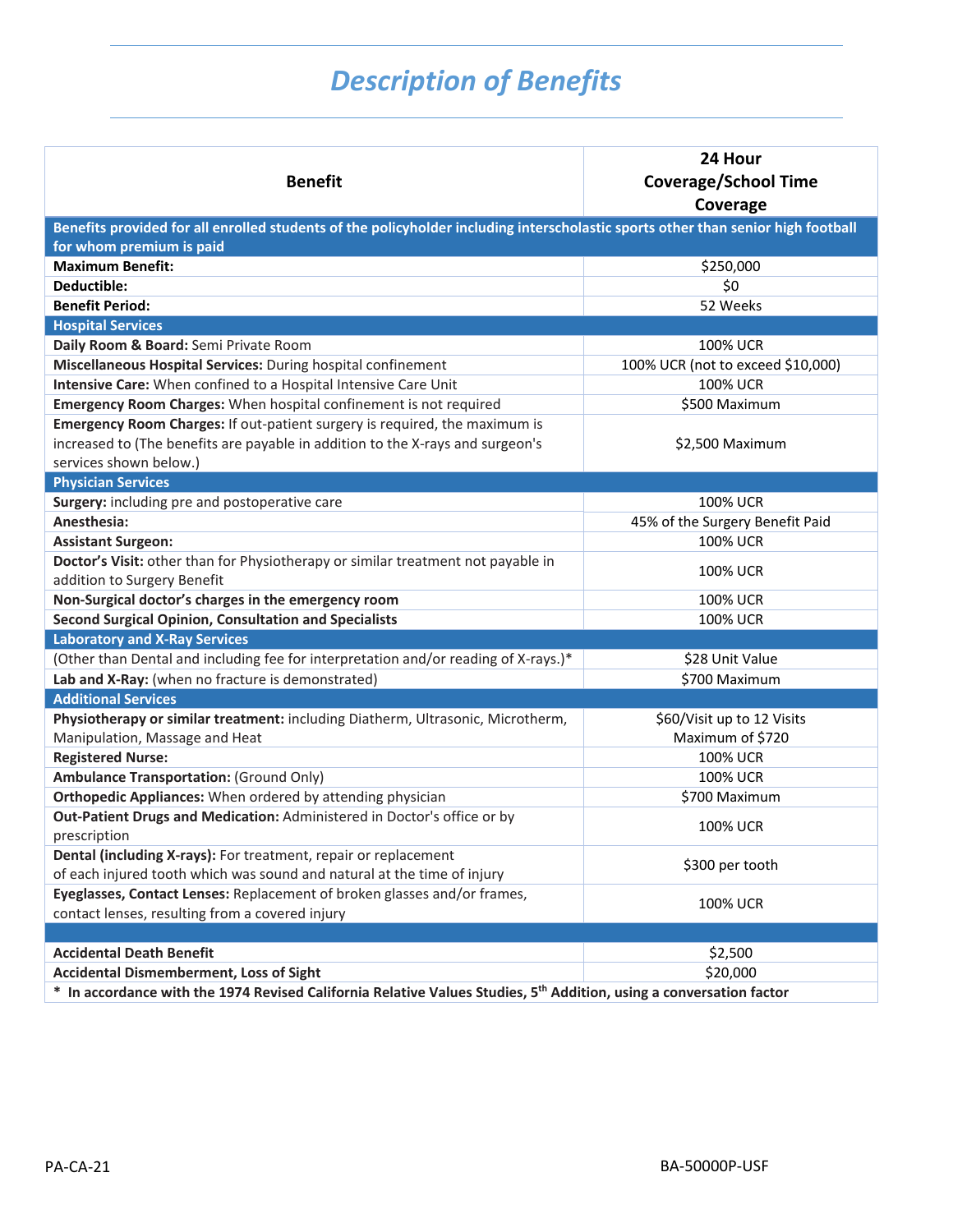## *Policy Exclusions*

#### **Benefits will not be paid for a Covered Person's loss which:**

- (1) Is caused by or results from the Covered Person's own:
	- (a) Intentionally self‐inflicted Injury, suicide or any attempt thereat. (In Missouri this applies only while sane.);
	- (b) Voluntary self‐administration of any drug or chemical substance not prescribed by, and taken according to the directions of, a doctor (Accidental ingestion of a poisonous substance is not excluded.);
	- (c) Commission or attempt to commit a felony;
	- (d) Participation in a riot or insurrection;
	- (e) Driving under the influence of a controlled substance unless administered on the advice of a doctor; or
	- (f) Driving while Intoxicated. "Intoxicated" will have the meaning determined by the laws in the jurisdiction of the geographical area where the loss occurs;
- (2) Is caused by or results from:
	- (a) Declared or undeclared war or act of war;
	- (b) An Accident which occurs while the Covered Person is on active duty service in any Armed Forces. (Reserve or National Guard active duty for training is not excluded unless it extends beyond 31 days.);
	- (c) Aviation, except as specifically provided in this Certificate;
	- (d) Sickness, disease, bodily or mental infirmity or medical or surgical treatment thereof, bacterial or viral infection, regardless of how contracted. This does not include bacterial infection that is the natural and foreseeable result of an accidental external bodily injury or accidental food poisoning.
	- (e) Nuclear reaction or the release of nuclear energy. However, this exclusion will not apply if the loss is sustained within 180 days of the initial incident and:
		- (i) The loss was caused by fire, heat, explosion or other physical trauma which was a result of the release of nuclear energy; and
		- (ii) The Covered Person was within a 25‐mile radius of the site of the release either:
			- 1) At the time of the release; or
			- 1) Within 24 Hours of the start of the release.

#### **Benefits will not be paid for:**

- 1. Normal health check ups
- 2. Dental care or treatment other than care of sound, natural teeth and gums required on account of Injury resulting from an Accident while the Covered Person is covered under this Certificate, and rendered within 6 months of the Accident;
- 3. Services or treatment rendered by a doctor, nurse or any other person who is:
	- a. Employed or retained by the Certificateholder; or
	- b. Who is the Covered Person or a member of his immediate family;
- 4. Charges which:
	- a. The Covered Person would not have to pay if he did not have insurance; or
	- b. Are in excess of Usual, Reasonable and Customary charges.
- 5. An Injury that is caused by flight in:
	- a. An aircraft, except as a fare‐paying passenger;
	- b. A space craft or any craft designed for navigation above or beyond the earth's atmosphere; or
	- c. An ultra light, hang‐gliding, parachuting or bungi‐cord jumping;
- 6. Travel in or upon:
	- a. A snowmobile;
	- b. Any two or three wheeled motor vehicle;
	- c. Any off‐road motorized vehicle not requiring licensing as a motor vehicle;
- 7. Any Accident where the Covered Person is the operator of a motor vehicle and does not possess a current and valid motor vehicle operator's license;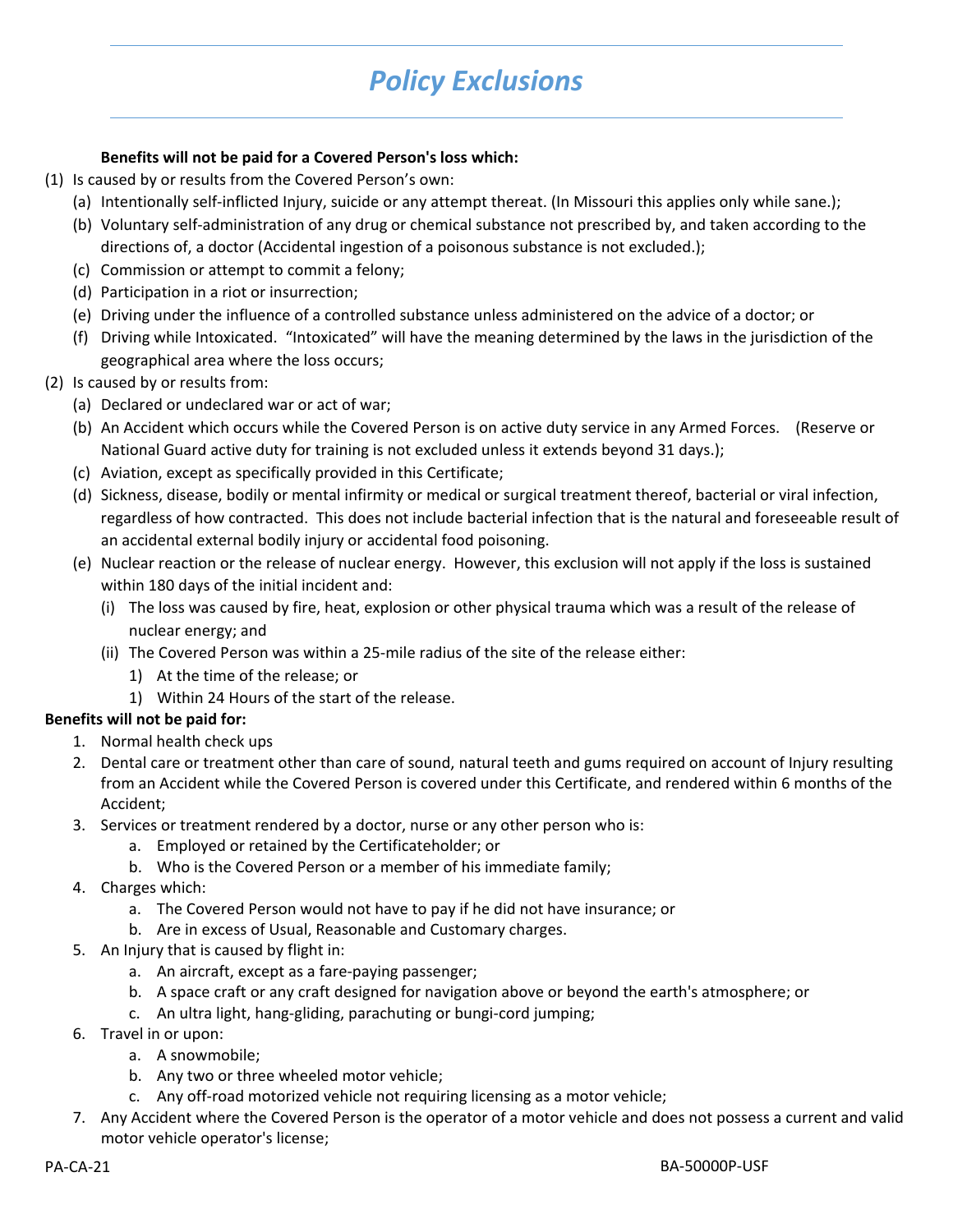- 8. That part of medical expense payable by any automobile insurance policy without regard to fault. (Does not apply in any state where prohibited);
- 9. Injury that is: a. The result of the Covered Person being Intoxicated. ("Intoxicated" will have the meaning determined by the laws in the jurisdiction of the geographical area where the loss occurs); or
	- a. Caused by any narcotic, drug, poison, gas or fumes voluntarily taken, administered, absorbed or inhaled, unless prescribed by a doctor;
- 10. Any sickness, except infection which occurs directly from an Accidental cut or wound or diagnostic tests or treatment, or ingestion of contaminated food;
- 11. An Injury resulting from participation in or practice for non‐School sponsored skiing, ice hockey, lacrosse, soccer or football;
- 12. Practice or play in any sports activity, including travel to and from the activity and practice, unless specifically provided for in this Certificate;
- 13. Expenses to the extent that they are paid or payable under other valid and collectible group insurance or medical prepayment plan;
- 14. Blood or Blood plasma, except for charges by a Hospital for the processing or administration of blood;
- 15. Elective treatment or surgery, health treatment, or examination where no Injury is involved;
- 16. Injury sustained while in the service of the armed forces of any country. When the Covered Person enters the armed forces of any country, we will refund the unearned pro rata premium upon request;
- 17. Eyeglasses, contact lenses, hearing aids, braces, appliances, or examinations or prescriptions therefore;
- 18. Treatment in any Veterans Administration or Federal Hospital, except if there is a legal obligation to pay;
- 19. Treatment of temporomandibular joint (TMJ) disorders involving the installation of crowns, pontics, bridges or abutments, or the installation, maintenance or removal of orthodontic or occlusal appliances or equilibration therapy;
- 20. Cosmetic surgery, except for reconstructive surgery on a diseased or injured part of the body;
- 21. Any loss which is covered by state or federal worker's compensation, employers liability, occupational disease law, or similar laws;
- 22. The repair or replacement of existing artificial limbs, orthopedic braces, or orthotic devices;
- 23. The repair or replacement of existing dentures, partial dentures, braces or fixed or removable bridges;
- 24. Services and supplies furnished by a Student Infirmary, its employees, or doctors who work for the School;
- 25. Expenses incurred for an Accident after the Benefit Period shown in the Schedule of Benefits; or
- 26. Hernia of any kind; or any bacterial infection that was not caused by an Accidental cut or wound.
- 27. Rest cures or custodial care;
- 28. Prescription medicines unless specifically provided for under the Certificate:
- 29. Orthopedic appliances which are used mainly to protect an Injury so that a covered student can take part in interscholastic or intercollegiate sports;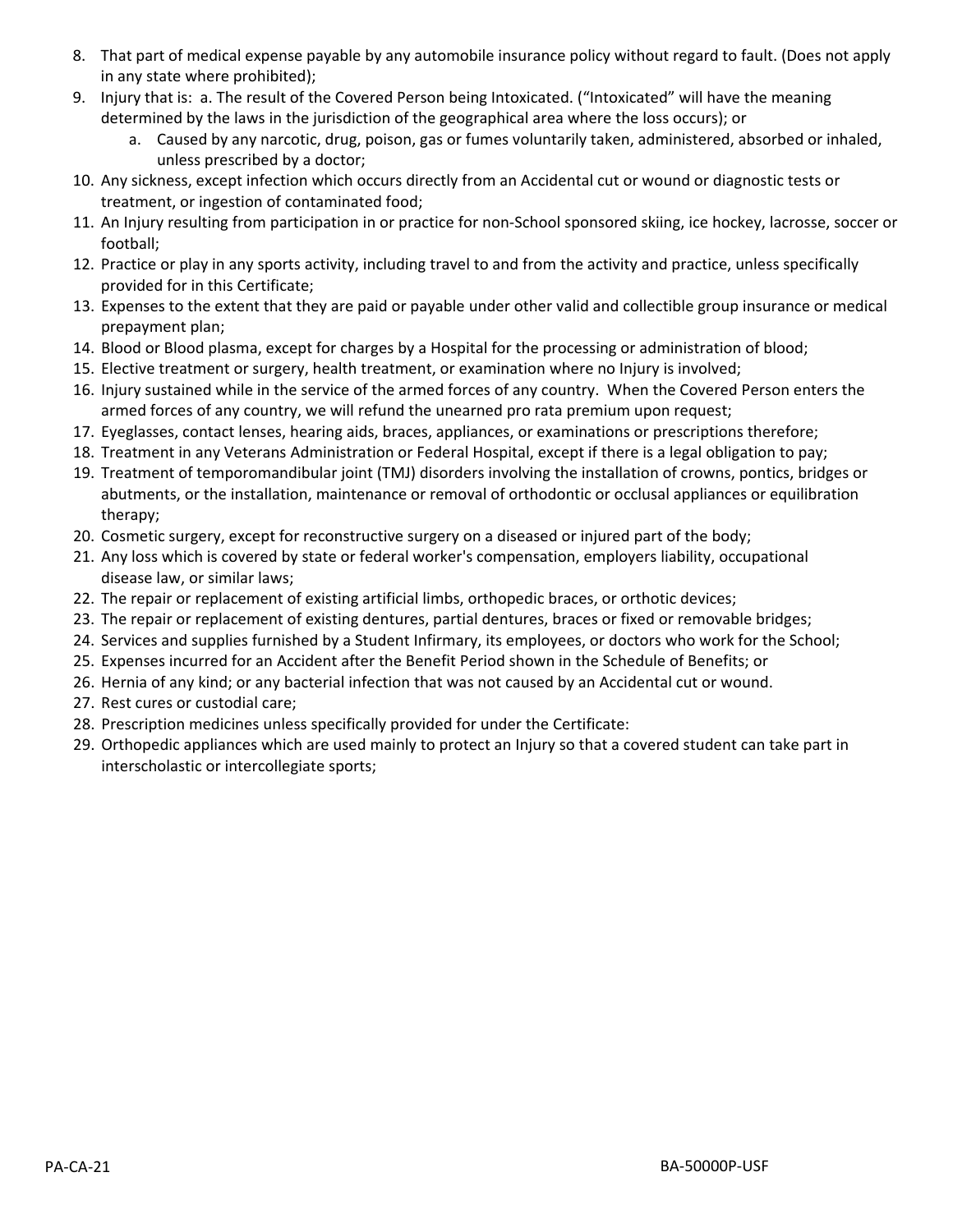## *How to Enroll*

- 1. Determine which plan of coverage you would like to enroll your child in  $-24$  Hour Coverage or School Time Coverage
- 2. Fill out the Enrollment Form below, enclose a check or money order in an envelope payable to the Company for the correct amount and mail to A-G Administrators LLC PO Box 824936 Lock Box # 824936 Philadelphia, PA 19182-4936
- 3. Make Checks Payable to UNITED STATES FIRE INSURANCE COMPANY c/o A‐G Administrators LLC
- 4. Return by mail to A‐G Administrators LLC. Your cancelled check or money order stub will be your receipt and confirmation of payment. Please write student's name and school name on your check.

| UNITED STATES FIRE INSURANCE COMPANY                                   |                                                              |
|------------------------------------------------------------------------|--------------------------------------------------------------|
| <b>STUDENT ACCIDENT COVERAGE</b>                                       |                                                              |
| STUDENT'S LAST NAME (one letter per box)<br><b>STUDENTS FIRST NAME</b> | <b>Individual Voluntary</b><br><b>Student Accident Plans</b> |
|                                                                        | <b>24 HOUR COVERAGE</b>                                      |
|                                                                        | \$150.00 per student                                         |
| Date of Birth: _________ Gender: Male OF Female O                      |                                                              |
|                                                                        | <b>SCHOOL TIME COVERAGE</b>                                  |
|                                                                        | \$70.00 per student                                          |
|                                                                        |                                                              |
|                                                                        |                                                              |
|                                                                        |                                                              |

## *Period of Coverage*

Persons applying for coverage shall be covered as of the date premium receipt, but in no event prior to the opening of school activities. Coverage ends at the close of the regular school term, except under 24 Hour Coverage, which continues until school reopens for the fall term. You may enroll at any time, but premiums will not be prorated.